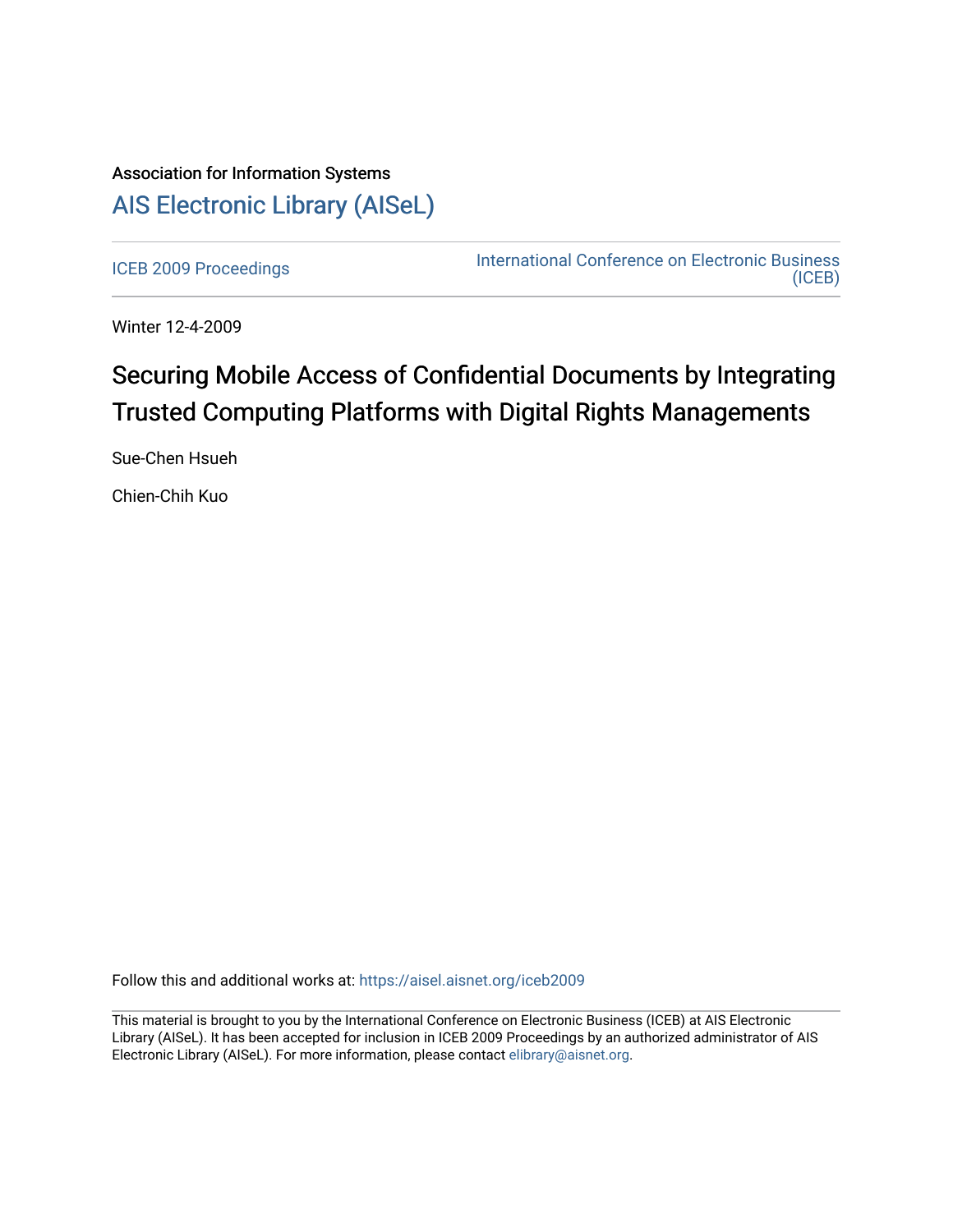# **SECURING MOBILE ACCESS OF CONFIDENTIAL DOCUMENTS BY INTEGRATING TRUSTED COMPUTING PLATFORMS WITH DIGITAL RIGHTS MANAGEMENTS**

Sue-Chen  $H<sub>3</sub>$ , Chien-Chih Kuo<sup>2</sup> Department of Information ManagementChaoyang University of Technology, Taiwan <sup>1</sup>schsueh@cyut.edu.tw; <sup>2</sup>s9714633@cyut.edu.tw

### **Abstract**

The mature mobile network today empowers mobile employees to access Intranet documents via mobile devices and increases the productivity of company workers. Internal documents transmitted without encryption through the open mobile networks undoubtedly creates security holes for eavesdroppers. A common way to provide preliminary protections for an important document to be accessed outside the Intranet is to transmit the document after encryption. Such mechanisms, however, cannot assure the security of documents because the documents can be decrypted and then forwarded without protections once the ciphering keys were known. Therefore, we propose an approach to enhance the security of transmitted mobile documents, using the idea from digital rights managements. A confidential document is encrypted so that, except the targeted mobile user, none can read the confidential document without proper rights. The proposed approach utilizes the trusted computing platforms (TPM) technology to protect the rights object of a confidential document. A rights object can be as simple as a ciphering key of the document or as complicated as the usage-rules of the document. We use the public key in TPM to encrypt the rights object so that only the dedicated mobile device, i.e. the mobile user, may decrypt the rights object using the private key of the device. A malicious user can never decrypt the rights to access the transmitted document, which is encrypted. Moreover, the usage-rules in the rights object may specify whether the document can be further forwarded or be read more than once, and so on. Therefore, the proposed scheme provides maximum flexibilities for mobile employees to access confidential documents without compromising the security, in addition to the mobility and timeliness of mobile environments.

**Keywords**: Mobile enterprise, digital rights management, trusted computing platforms, information security

# **Introduction**

To avoid the disclosures of confidential information in a company, the employees only accessed to the paper documents in a company. In the mobile Internet era, it will be allowed to access digitalized documents at any time and any place through mobile added-valued services using the mobile phones.

Whenever necessary, an employee uses handheld devices to connect to Internet so that he can instantly access documents for efficiency. Currently, digital content protection method is<br>protected by digital rights management by digital rights management mechanisms [3]. Digital content will be divided into the content part and the rights part to prevent illegal use of a malicious user. Previous methods can only protect the security of digital content during transmission but the security issue of digital content transmission to other devices is ignored. Therefore, this research will combine the security services delivery mechanism of the mobile device, proposed by Adrian Leung [1], with DRM to protect the forgery, modification and transmission problems of the digital content.

# **Relate work**

According to the security service delivery mechanism proposed by Adrian Leung [1], three kinds of security technologies including TPM, MAC (Message Authentication Code) and hash function are used in the design of our proposed security mechanism. First, TPM is used to generate a non-migratable key to encrypt a message. Thus, even if a malicious user has the content, he has no key to decrypt the message. The message needs the key owned by the mobile device to decrypt the message. Next, we wrapped the message and MAC so that both parties in the communication may verify the integrity of the receipt of this message. Aspects of the one-way hashing, using the hash function to compute the three parameter then use the output value as the key to encrypt message and MAC, the malicious users cannot know the parameter so it is not possible to obtain key to decrypt the message. Aspects of the timestamp, it is used to verify whether the both sides time of the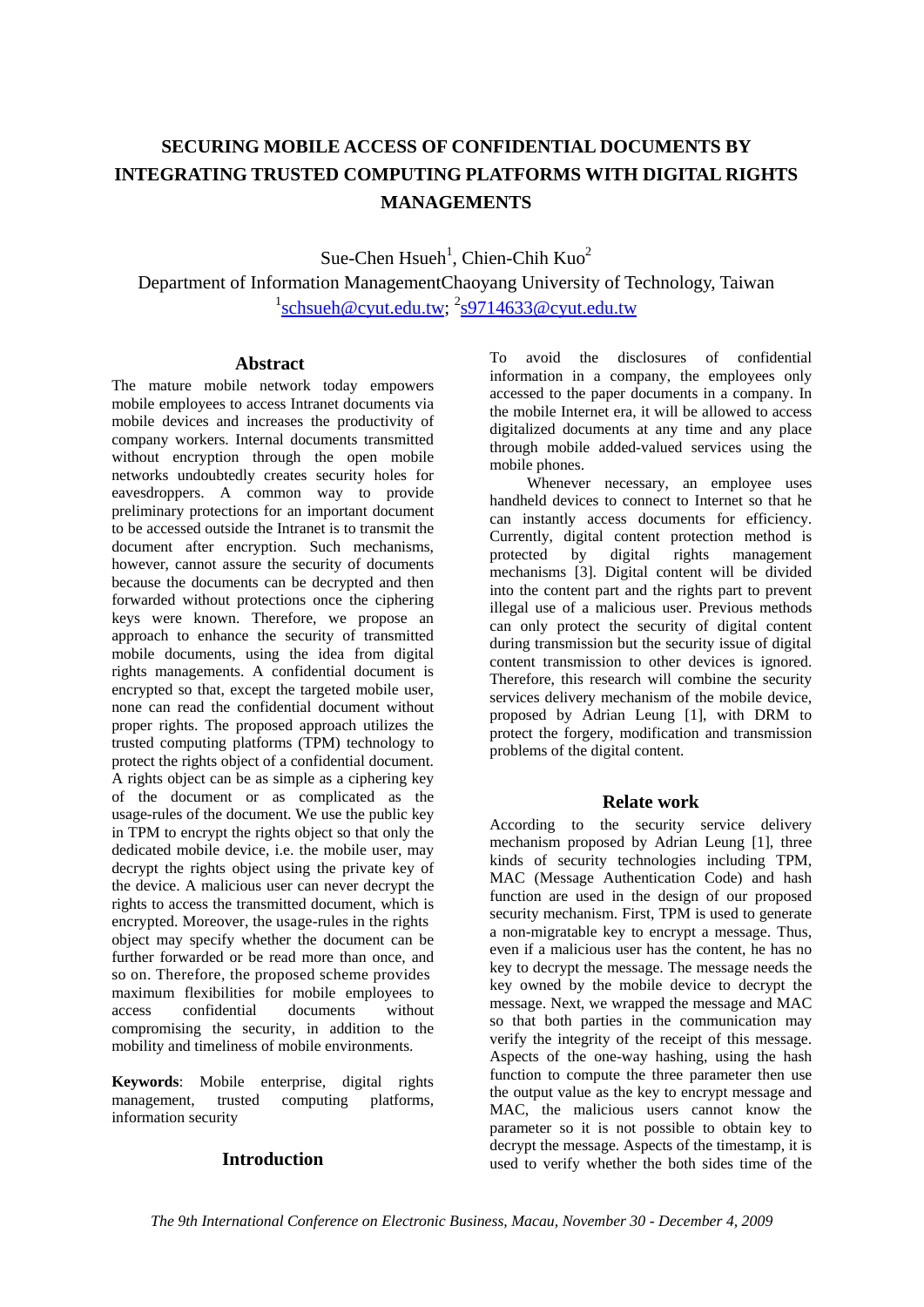send the message within the specified time and it is used to detect whether the messages is being tampered.

According to the Chin-Ling Chen scholar proposed E-DRM system [4], it use the PKI to design security mechanism, the author create the contents of the package into a DRM format. When a user access to content, it must through the certificate server to register, the user must send the IMEI and certificate of mobile devices to the certificate server register, after successful registration will return a random number to the user and then the user send the message and certificate to the certification center, the certification center re-transmission of a message to the certificate server for authentication. The certificate server received and confirmation message, it will a key of decrypt the message to passed to the user, after the user received can use the key to decrypt the message. It is can prevent though malicious user to get the message is also unable to obtain key through use hash function to compute the random numbers and personal certificate information, therefore, it can prevent forgery and alternation of message.

According to Yin-Ling Liong and Sudhir Dixit proposed digital rights management for the mobile internet [5], introduction of DRM and DRM components and OMA (Open Mobile Alliance) organization [7] and REL (Rights Expression Language). OMA will be DRM delivery models divided into three kinds, forward-lock, combined delivery and separate delivery. In the forward-lock mode, the digital content is packaged into a DRM format, does not include right object, users are free to use the digital content, is suitable for low-value content. In the combined delivery mode, the digital content is divided into content and right packaged into a message, through the right object to regulate the condition of use digital content, such as: frequency of use and use of time. In the previous two methods, when the mobile phone users to download content, you cannot send the content to other users. In the separate delivery mode, the message is divided into content and right is separated from each other with no packaging, when a user downloads digital content and to use it, you must to obtain the right to use, in this mode, digital content can be passed to other users, right will have to get through the issuer.

In this paper, we will apply symmetric encryption, DRM and TPM as the main security mechanisms.

# **A Company document transmission**

#### **Mechanism**

This study combines TPM technology with DRM

technology, using mobile devices as the platform, for manipulating company documents remotely. We ensure that the classified documents will not be tampered and forged by malicious users during transmissions. It will encrypt the documents using a secret key, concatenating International Mobile Equipment Identity number (*IMEI*), documents ID  $(C<sub>ID</sub>)$  and a random number  $(RN)$ , to prevent the intercept of the confidential documents. We use a pair of keys by the TPM mechanism  $(PK_{TP}, SK_{TP})$ for the document to be delivered to other equipment, so that non-recipients cannot access the encrypted document having no private key. Section 3.1 first introduces the system structure of a company document transmission mechanism. The process of obtaining company documents obtained, comprising the content and the right, is described. The two stages of our design, content acquisition and rights acquisition will be illustrated and the functions and security will be discussed.

#### **System Architecture**

The proposed architecture, as shown in Figure 1, is composed of user, content provider and rights provider. The main process of obtaining content and rights is also outlined. The architecture bases on the TPM approach, proposed by Adrian Leung, and extends the DRM mechanism to enhance the security of transmissions of the documents in the company.

When users want access to company documents must be send a request to content provider, when the content provider receives a request then the company document and to open the parts of key of the document to transmission to users. When the user wants to use company documents must be sent as identity information to content providers, If the validation is successful, the content providers will transmission the parts of key to rights issuer. Rights issuer receives the part of the key and confirm legal then the key to re-package will be delivered to users. Users receive two sets of keys will be merged with the keys to unlock the encrypted company documents to obtain the content.

#### **Acquire Content Phase**

At the beginning users, content provider and rights issuer has a mutual key to encrypt the messages. The user uses  $K_{UC}$  to encrypt the  $C_{ID}$ and IMEI, and we uses  $K_{UR}$  to encrypt the  $_{\text{PKTP}}$  and UID delivered the two ciphertext to content provider, expression:  $K_{UC}(C_{ID}, IMEI)$ ,  $K_{UR}(PK_{TP},$  $U_{ID}$ ). The content provider receive the ciphertext from user and then it decrypts  $K_{UC}(C_{ID}, \text{ IMEI})$ using  $K_{UC}$  to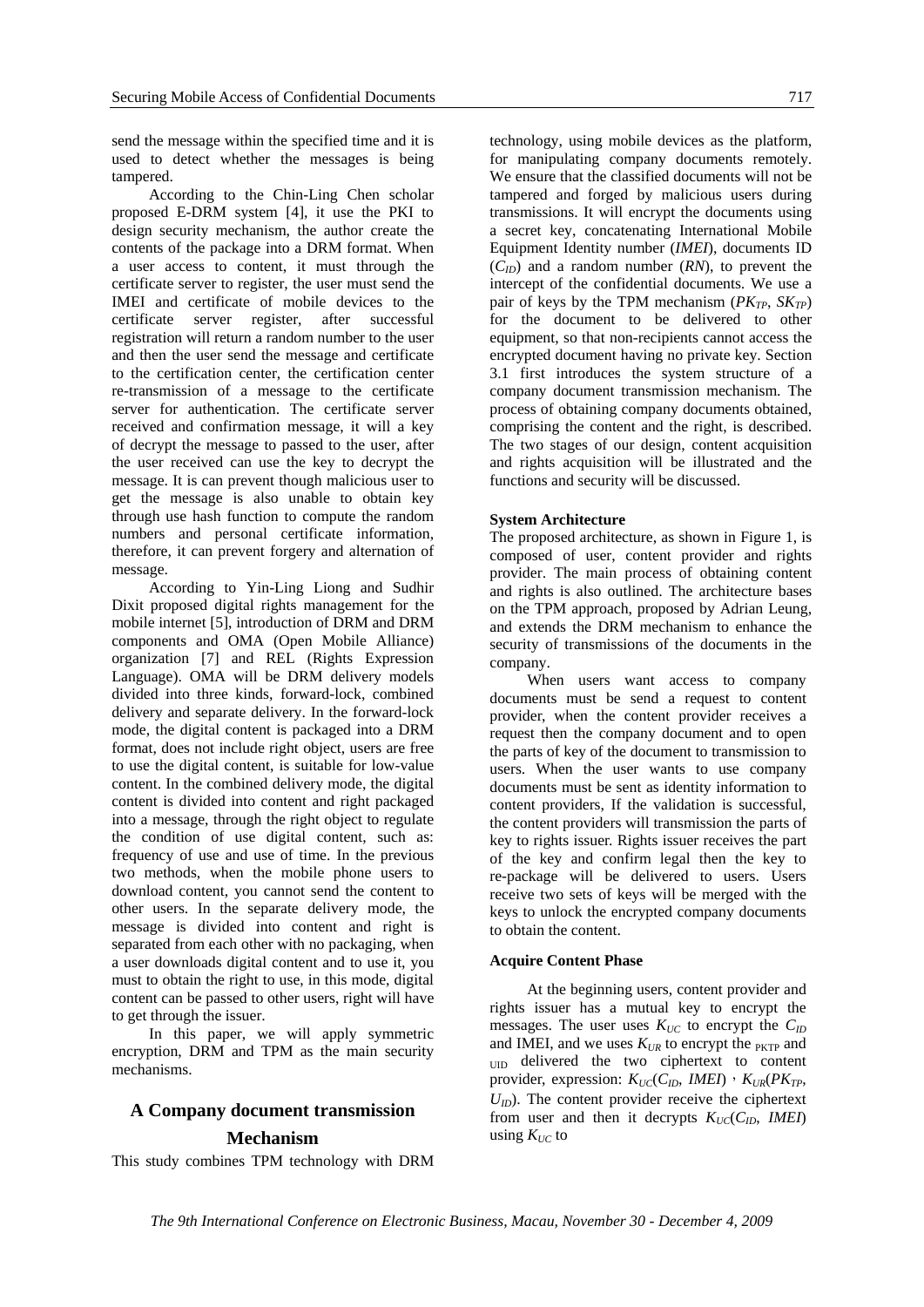

Figure 1: System architecture

**Notation** 

Table 1: Notation

| Notation        | Description                                                 | Notation                              | Description                                                        |
|-----------------|-------------------------------------------------------------|---------------------------------------|--------------------------------------------------------------------|
| CP              | The Content<br>provider                                     | <b>SEK</b>                            | Session key                                                        |
| <b>RI</b>       | The Right<br>provider                                       | Content                               | Company document                                                   |
| $U_{\text{ID}}$ | A User ID                                                   | <b>RN</b>                             | Random number                                                      |
| $C_{ID}$        | A Company<br>document ID                                    |                                       | The concatenation<br>operator                                      |
| $K_{UC}$        | Users and<br>content<br>providers<br>share a key            | <b>IMEI</b>                           | <b>International Mobile</b><br><b>Equipment Identity</b><br>number |
| $K_{\text{UR}}$ | Users and<br>rights<br>providers<br>share a key             | $PK_{TP}$<br>$\delta K_{\mathit{TP}}$ | The public and private<br>Key pair of principal<br>TPM             |
| $K_{CR}$        | Content<br>providers and<br>rights providers<br>share a key | $PK_{TP}(M)$                          | The encryption of a M,<br>using the $PK_{TP}$                      |
| H()             | A One-way hash function                                     |                                       |                                                                    |

obtain  $C_{ID}$  and *IMEI*. Using the hash function to hashing the *CID*||*IMEI*||*RN*, expression: *SEK*=H( $C_{ID}$ ||*IMEI*||*RN*), the generated value by the hash function is defined as *SEK*, the purpose is enable users use RN to unlock the company documents in the obtain right phase, because RN is generated by the content providers and user to get content at the beginning did not know, therefore it is not possible to calculate *SEK*. Content provider using *SEK* to encrypt the content and sent to the user, expression:  $E_{SEK}$ (Content). Content provider cannot be solved the ciphertext by  $K_{UR}$  to encrypt the content at this phase, the purpose is the content promoter doesn't know a content, so cannot counterfeit or distort a content (Figure 2)



Figure 2: Acquire content phase

#### **Acquire Right Phase**

When the employee wants to use the document of the company, then encrypt the *CID* using  $K_{UC}$  to deliver to the content provider. Because the *SEK* is composed of *CID*, *IMEI* and *RN* in phase of obtained content then it can be through the  $C_{ID}$  to find RN. The content provider receipt the message and unlock, it through the  $C_{ID}$  to find the corresponding  $RN$  then uses the  $K_{CR}$ to encrypt the RN. The  $K_{CR}(RN)$  together with  $K_{UR}(PK_{TP}, U_{ID})$  delivered to the right issuer.

 The rights issuer receipt the message and unlock to obtain the  $RN \cdot PK_{TP} \cdot U_{ID}$  It uses the  $PK_{TP}$  to encrypt the *RN* and  $U_{ID}$  to delivered to the user, expression:  $PK_{TP}(RN, U_{ID})$ . Using  $PK_{TP}$  is to ensure that only holds  $SK_{TP}$  equipment can match with the  $PK_{TP}$  to unlock the ciphertext. The user receipts the message and unlock, it using the hash function to compute the  $RN||C_{ID}||MEI$  to obtain the *SEK*, then it use the *SEK* to decrypt company document (Figure 3).



Figure 3: Acquire right phase

#### **Security Analysis**

The proposed method satisfies the following security requirement.

(1) Confidentiality

In content acquiring phase, the user will deliver the information using the  $K_{UC}$  and  $K_{UR}$ to encrypt to content provider, expression:  $K_{UC}(C_{ID}, IMEI)$ ,  $K_{UR}(PK_{TP}, U_{ID})$ . The content provider use the hash function computing the value to encrypt the company document, expression:  $E_{SEK}$ (Content). In acquire right phase, the content generated using  $K_{CR}$  to encrypt *RN*, expression:  $K_{CR}(RN)$ , it using the public key of the TPM produce to encrypt the *RN* and  $U_{ID}$ , expression:  $PK_{TP}(RN, U_{ID})$ , the ciphertext must using the public key and privacy key of the TPM generated to match